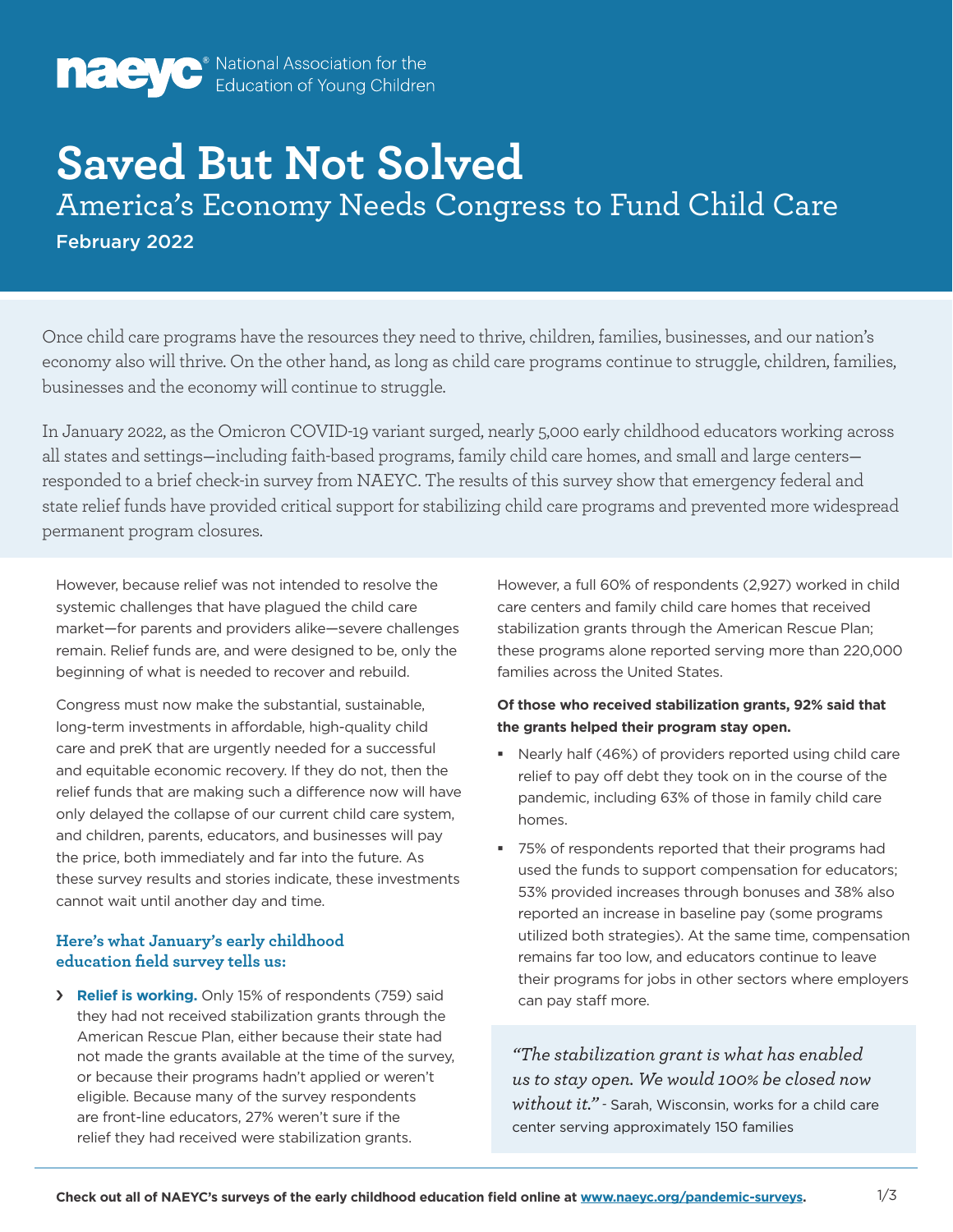*"Those grant funds meant the difference between shutting down and keeping our doors open."* - Suzanne, Connecticut, works at a child care center serving approximately 75 families

*"Because of Omicron unexpectedly hitting our program, we would not be able to remain open long-term if we did not have the stabilization grant money."* - Robin, Arkansas, works at a child care center serving approximately 75 families

As recently outlined in **Child Care Aware's brief on ARP** implementation, many states are using the supplemental Child Care and Development Block Grant discretionary relief funds to make more families eligible for support and to lower their child care payments. In addition to the support families are receiving from state actions, half of survey respondents (51%) also indicated that they had used their program stabilization funds to help some or all of the families in their program save money on the costs of care.

#### › **Major challenges remain.**

 Non-competitive compensation leads to the severe child care staffing crises, which leads to closed classrooms, disruptions in quality, and longer waiting lists that keep our families out of the workforce. Indeed, two-thirds of respondents reported experiencing a staffing shortage that affected their ability to serve families; 52% of those with staffing shortages were forced to serve fewer children while 37% had a longer waiting list.

In NAEYC's July 2021 survey, 80% of respondents from child care centers were reporting that they were experiencing a staffing shortage, though there was early evidence showing that relief was beginning to help. This survey indicates that while staffing remains a tremendous challenge, stabilization grants may be successfully helping to mitigate the worst of it.

 Nearly one in three (28%) respondents reported that they are definitely or maybe considering leaving their program or closing their child care home in 2022.

*"The grant money is the ONLY thing that has kept us from having to close our facility."* - Heather, South Carolina, works for a faith-based child care program serving approximately 200 families

*"It helped me so much to pay debts I had for my program, better the care for children and fix the car so I can drop off and pick up kids from school and home." -* Mabis, New York, runs a family child care program serving 6 families

## **Staying Safe: Equitable Access to Testing**

In early January, there were many stories of early childhood educators struggling to find and afford COVID testing for staff, families, and children. While their counterparts in K-12 settings were gaining access to tests and masks through dedicated funding streams, child care programs across states and settings were left without clear and consistent guidance, funding, or solutions, navigating the system essentially on their own. At the time of the survey, approximately 1 in 5 programs described having no or limited access to COVID tests, which contributed to their closure and staffing challenges, as well as staff morale. Substantial variation depended on the type of program, however; for example, 31% of family child care homes reported limited or no access, compared to 16% of centers and 10% of school-based programs. While the testing situation has become less dire in the time since the survey was administered, we highlight this data point so we can collectively name the challenge and work to avoid the same inequities in the context of a future variant or pandemic.

*"The bonuses help but more needs to be done for child care employees or many of us won't be here to provide care and education to our youngest children."* - Gina, Maine, works for a child care center serving 70 families